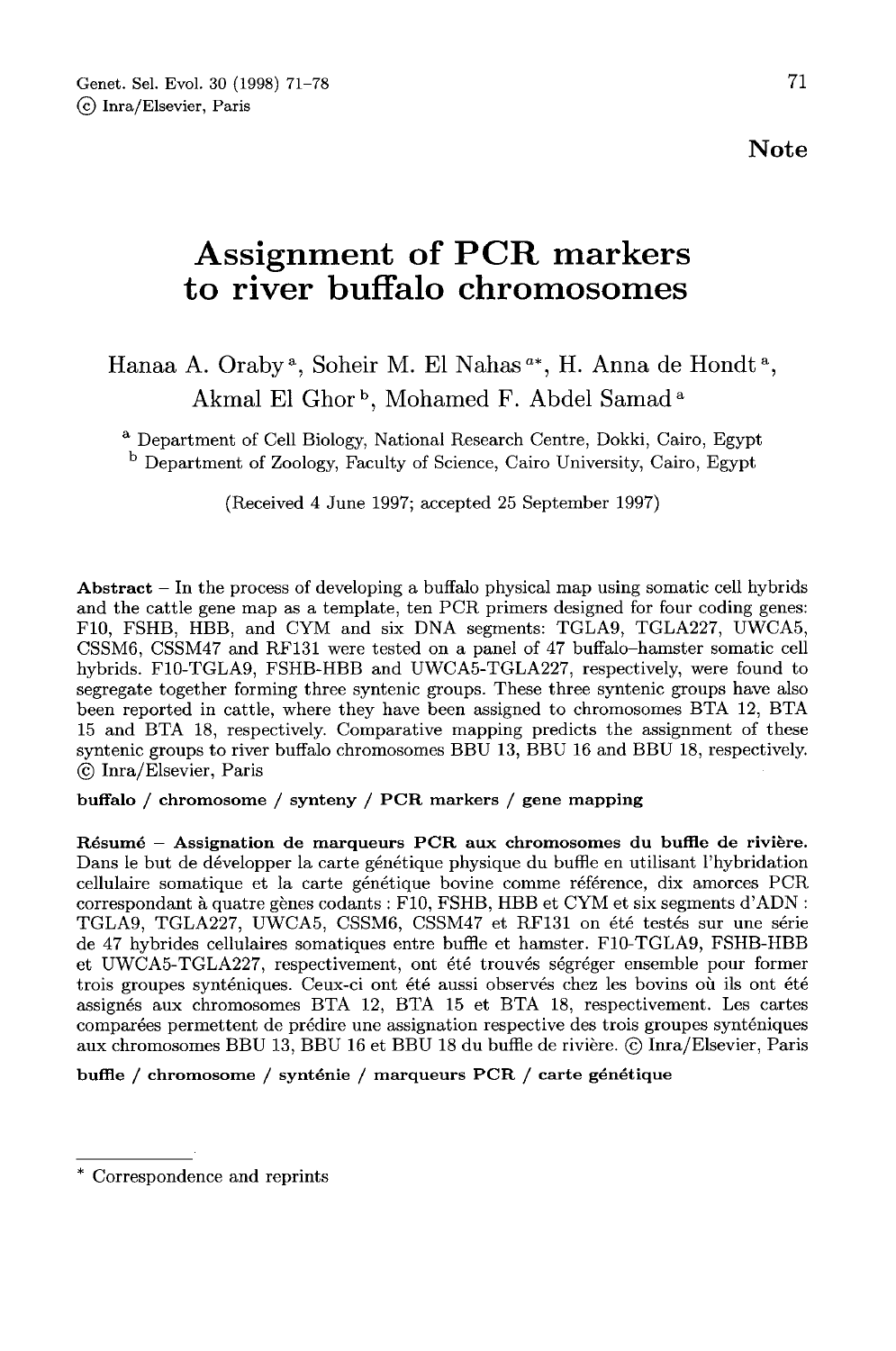## 1. INTRODUCTION

The establishment of a physical gene map of the buffalo genome is an important step towards identifying and cloning loci controlling physiological and quantitative traits. There is a high level of syntenic and chromosomal conservation among members of the family Bovidae [38]. Therefore, inferences can be made concerning the expected location of markers in one species from information available in another species. Several genes previously assigned to cattle syntenic groups and/or chromosomes have been assigned to buffalo chromosomes [6, 7, 10, 11, 18, 19, 23, 24, 28].

The aim of the present work was to investigate the syntenic relationship of ten markers in buffalo, and to map them to buffalo chromosomes on the basis of the comparative banding homoeology between buffalo and cattle.

# 2. MATERIALS AND METHODS

Ten PCR primers designed to amplify bovine specific sequences were used. The PCR primers represented four coding genes: coagulation factor X (F10), follicle stimulating hormone (FSHB), beta hemoglobin (HBB), and prochymosin pseudogene (CYM), in addition to six DNA markers, namely: TGLA9, TGLA227, UWCA5, CSSM6, CSSM47 and RF131.

Forty-seven somatic hybrid cell lines were developed as described previously [6] from fusion between buffalo lymphocytes and the Chinese hamster cell line wg3h [9]. Genomic DNA was extracted from buffalo lymphocytes, the parental hamster cell line and the 47 hybrid somatic cell clones, according to established protocols [4].

The PCR was performed using Taq polymerase obtained from Promega and the buffer recommended by the manufacturer. For each locus the PCR was carried out in a 25  $\mu$ L reaction mixture consisting of 0.2 mM dNTPs, 10 mM Tris, 50 mM KCl, 1.5 mM MgCl<sub>2</sub>, 0.01 % gelatin (w/v), 0.125 % units Taq polymerase and 1  $\mu$ M The PCR was performed using Taq polymerase obtained from Promega and the<br>buffer recommended by the manufacturer. For each locus the PCR was carried out in<br>a 25  $\mu$ L reaction mixture consisting of 0.2 mM dNTPs, 10 mM Tris upper and lower primers. It was distributed into PCR tubes with 100 ng DNA of buffalo, hamster or hybrid cells. The reaction mixture was overlaid with sterile mineral oil and was run in a Coy Temp Cycler II under the optimum conditions for each primer *(table I)*. PCR reaction products were subjected to  $3\%$  agarose gel electrophoresis, stained with ethidium bromide, and scored for the presence or absence of river buffalo-specific PCR products.

#### 2.1. Statistical analysis

Pairwise analysis, based on percentage concordances and correlation coefficients [5] of the segregation profiles of buffalo-specific PCR products, was carried out on the 47 buffalo-hamster somatic cell hybrids.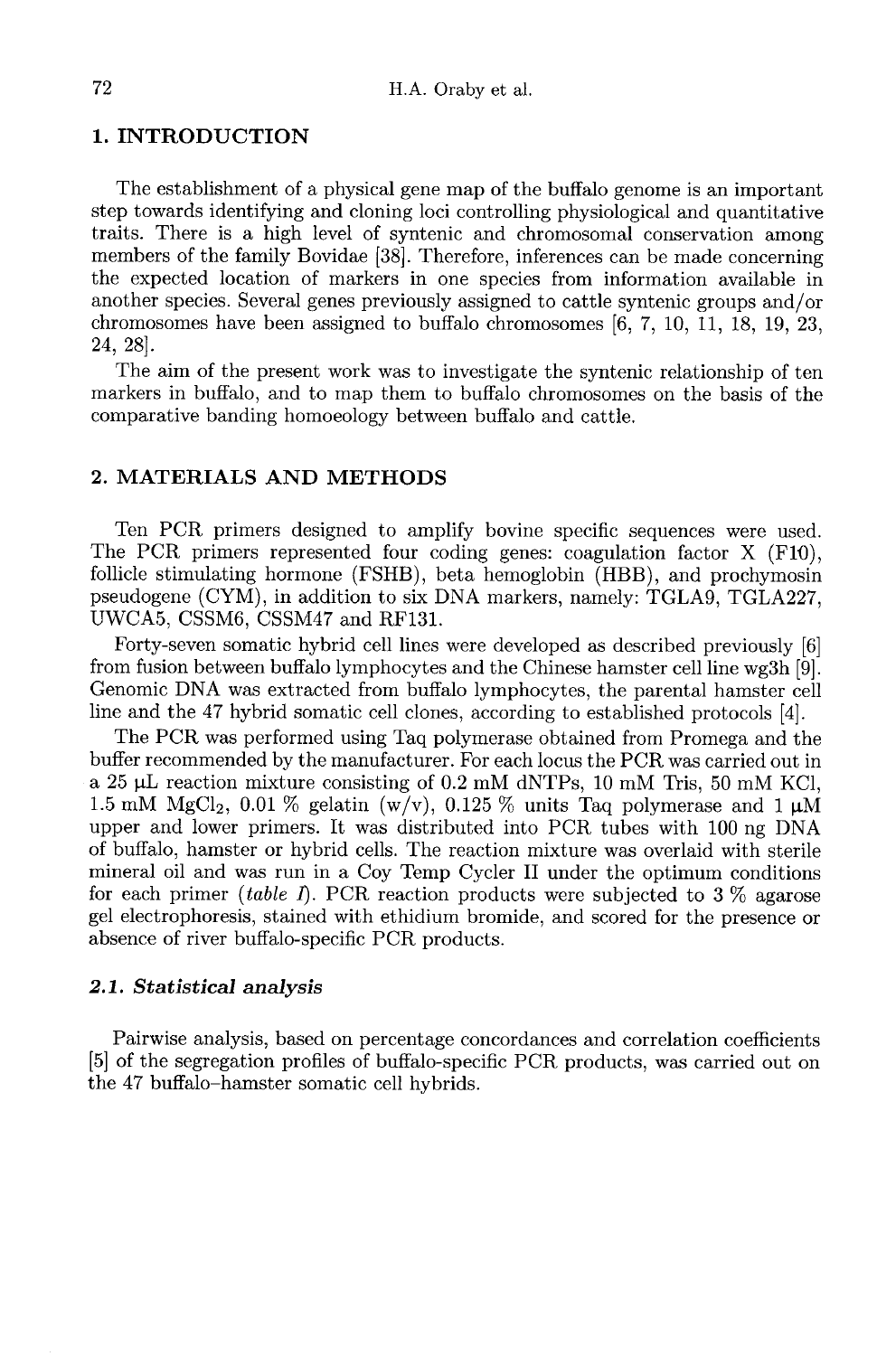| Primer     | Sequence $5'$ - - - - - - 3'                           | References                                                    | Annealing<br>$\binom{O}{\infty}$ | size (bp)<br>product<br>PCR |
|------------|--------------------------------------------------------|---------------------------------------------------------------|----------------------------------|-----------------------------|
| F10        | U OUCHOCACONOMENTE C<br>GCCHOCATCATHONADHADHEO         | Fung et al. $\left[ 15\right]$ Dietz et al. $\left[ 8\right]$ | 92                               | 229                         |
| TGLA9      | ACCTTRAGTAACTAGGTGAGAAT A<br>GAACTTCATATTGTTAAGAAAGCCA | Barendse et al. [2]                                           | $\mathbb{S}^2$                   | 267                         |
| UWCA5      | CAAGAAGACAAGACTACAG A<br>CTTCCCTGTTAGGCTATGT           | Barendse et al. [2]                                           | 8                                | 123                         |
| TGLA227    | CGAATTCCAAATCTGTTAATTTGCT<br>ACAGACAGAAACTCAATGAAAGCA  | Fries et al. [14]                                             | 15                               | 157                         |
| <b>NAO</b> | U HUUUHUKUUKHUHUUUUUKUU<br>TGAGAATCATCTOTOGAAACCT      | Neibergs et al. [31]                                          | 59                               | 253                         |
| FSHB       | CAGTTFCTAAGGTACATGGT<br>TGGGATATAGTTAGTGGC             | Heriz et al. $[21]$                                           | 89                               | 195                         |
| HBB        | GAAAGGGAGCTTAATGATATC AG<br>ACAGCTCCTGAACGTGCTA        | Schimenti and Duncan <sup>[32]</sup>                          | 58                               | $\frac{5}{11}$              |
| CSSM6      | AGCTTCTGACCTTTAAAGAAAATG<br>AGCTTATAGATTGAAAAGTGC      | Moore et al. [30]                                             | 55                               | 193                         |
| CSSM47     | CTGGGGAAAAAATCATCAT<br>TCTCTGTCTATCACTATCTGC           | Moore et al. [30]                                             | $55 - 60$                        | 50                          |
| RF131      | GTGGACTATAGATCATAAGGT C<br>GCTGHCTGEORATGA             | Steffen et al. [36]                                           | 50                               | 153                         |

Table I. DNA sequences of primers used.

Assignment of markers to river buffalo  $\,$ 

 $\overline{73}$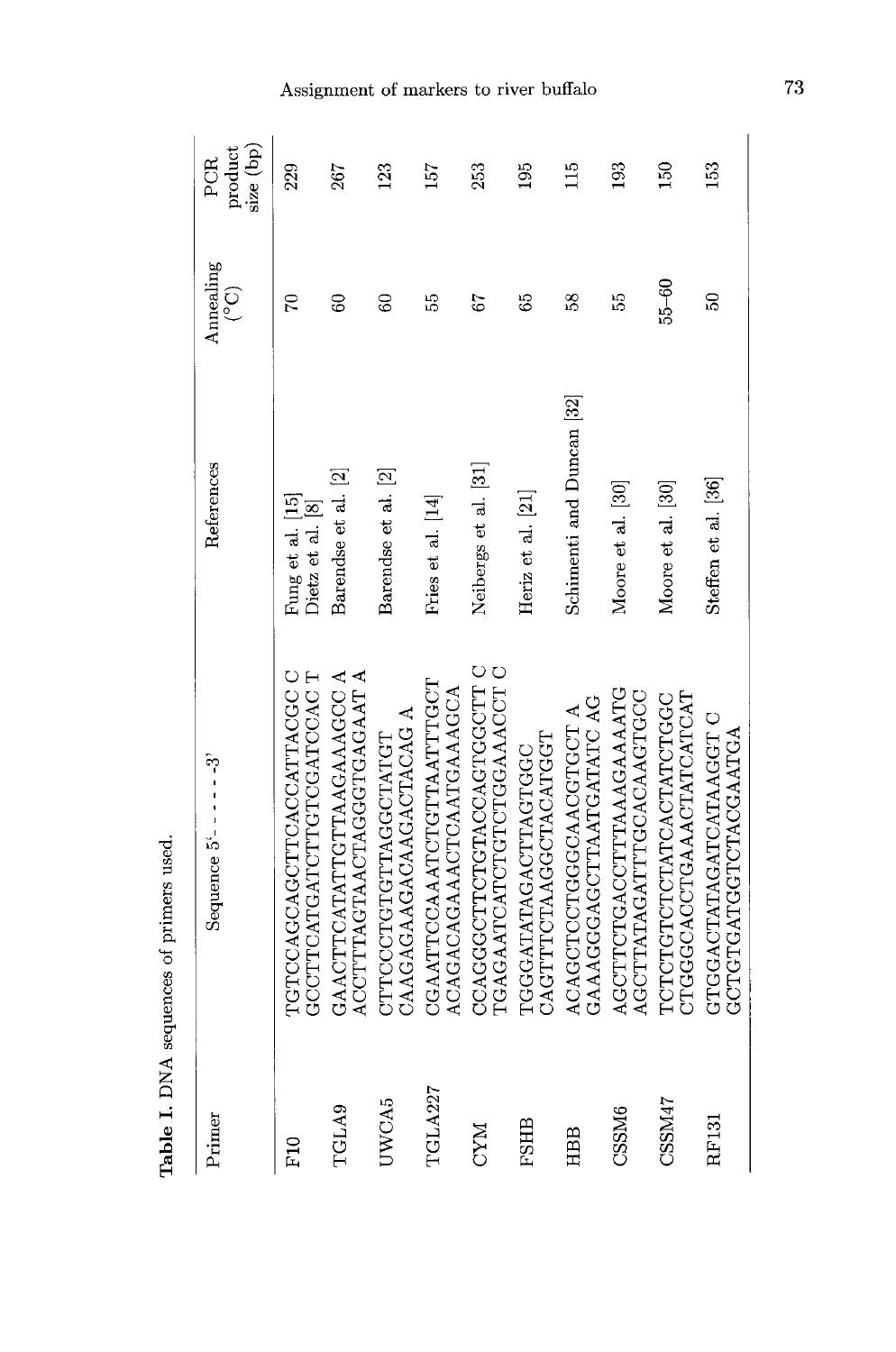## 3. RESULTS AND DISCUSSION

The present investigation deals with ten PCR primers designed for either coding genes or microsatellites. Microsatellites constitute a powerful tool for mapping the bovine genome [2, 3, 12], since these DNA markers of unknown function can be exploited as a basis to map genes of economic interest [37]. PCR gene mapping with primers designed from different types of bovine sequences (exons as well as non-coding regions) is very useful when amplifying relatively short fragments (up to 600 bp), with the annealing portion of the reaction run at the highest possible temperature [8].

The presence or absence of the PCR amplified fragment in each of the 47 hybrid clones determined the assignment of each marker. Results (table II) revealed syntenic relationships between F10-TGLA9, HBB-FSHB and TGLA227-UWCA5, for which the percentage agreement and correlation coefficient,  $\varphi$ , values exceeded 95.7 % and 0.81, respectively. The results presented in table II showed that some markers, despite the fact that they had a high percentage agreement ( $> 90\%$ ) were not syntenic because their estimated  $\varphi$  values did not exceed 0.04. The correlation coefficient,  $\varphi$ , is considered to be the best discriminating factor for synteny when its value exceeds 0.69 (in 40 independent clones) and it recognizes about twice as many true syntenic pairs as a simple discordant ratio calculation [5].

The six loci investigated, representing three syntenic groups in buffalo, have also been found to be syntenic in cattle. F10 [8] and TGLA9 [2] have been assigned in cattle to syntenic group U27, which has been assigned to cattle chromosome BTA 12 [29]. FSHB and HBB have been mapped to cattle syntenic group U19 [1] and FSHB has been localized on chromosome BTA 15q24-qter [20]. Fries et al. [14] have assigned TGLA227 and UWCA5 to cattle syntenic group U9 and to cattle chromosome BTA 18. TGLA227 and UWCA5 have also been found to be genetically linked [2].

The other markers investigated (CYM, CSSM6, CSSM47 and RF131) have been found to segregate independently from each other and from the three syntenic groups. In cattle, these markers are assigned to different syntenic groups and consequently to different chromosomes. CYM has been assigned to bovine syntenic group U6 and to chromosome BTA 3 [16]. CSSM6 and CSSM47 have been assigned to U12 and U18, respectively [30]. Syntenic group U12 has been mapped to BTA 22 [35] while U18 has been mapped to both BTA 8 [24, 33] and BBU3q [33]. RF131 has been mapped to cattle syntenic group U4 [36], which has been located on BTA21 [13, 17].

The present study confirms syntenic conservation between cattle and buffalo as previously demonstrated [6, 7, 11, 32]. Chromosomal conservation between cattle and buffalo has also been demonstrated, based on the banding homoeology between cattle and river buffalo chromosomes [22]. Genes assigned to specific cattle chromosomes have been assigned to homoeologous buffalo chromosomes [6, 7, 10, 11, 18, 19, 23-28]. Chromosomal conservation between cattle and buffalo suggests that the localization of the syntenic loci F10-TGLA9, FSHB-HBB and TGLA227- UWCA5 could be on buffalo chromosomes BBU 13, BBU 16 and BBU 18, respectively. Comparative mapping also predicts the assignment of CYM, CSSM6, CSSM47 and RF131 to river buffalo chromosomes BBU 6, BBU 21, BBU 3q and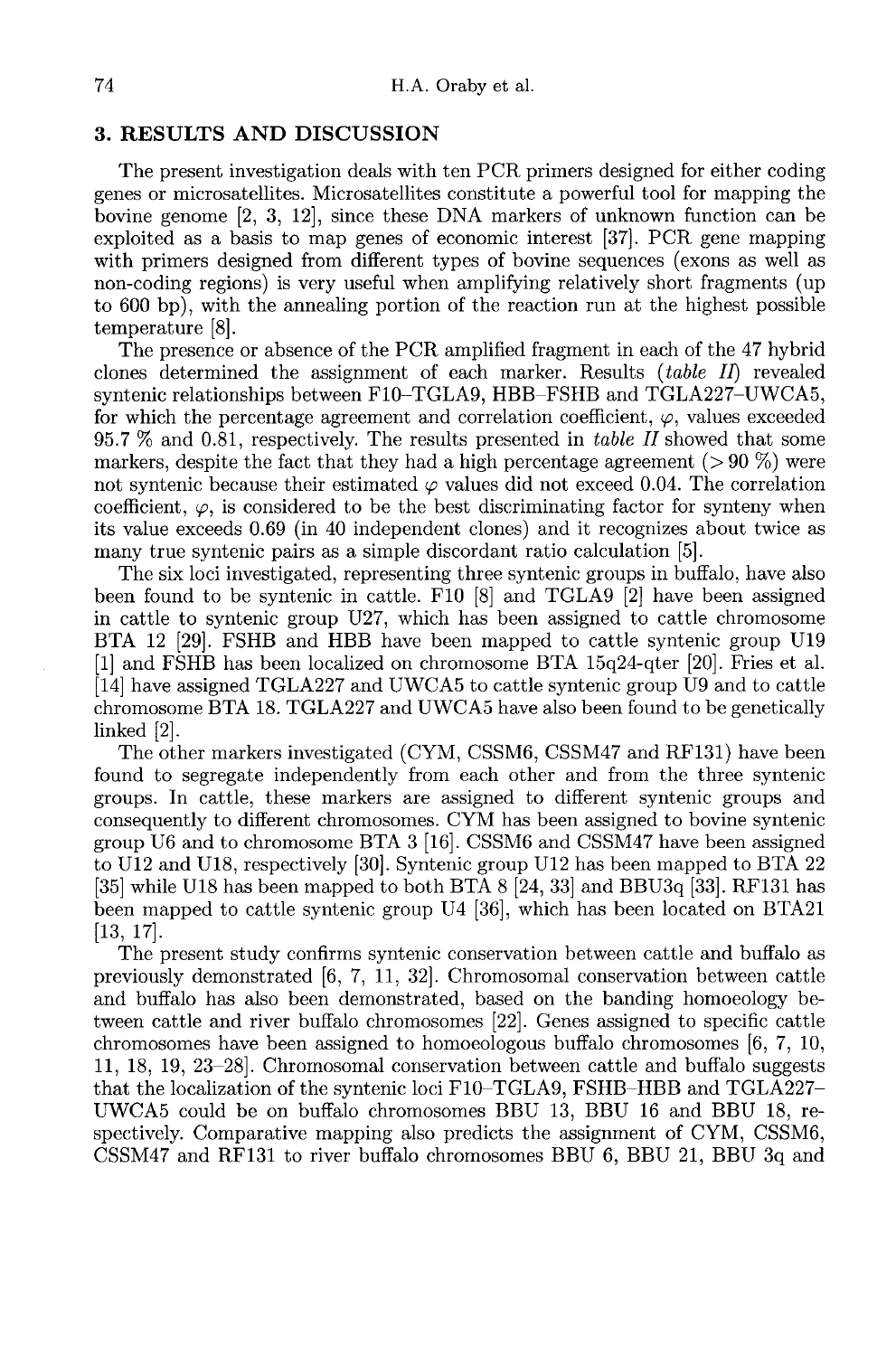|                                              | <b>CYM</b>          | F10        |          | TGLA9 CSSM6 |            | HBB CSSM47 |      |      |      | FSHB RF131 UWCA5 TGLA227 |
|----------------------------------------------|---------------------|------------|----------|-------------|------------|------------|------|------|------|--------------------------|
| <b>CYM</b><br>$\%$<br>$\varphi$              |                     |            |          |             |            |            |      |      |      |                          |
|                                              |                     |            |          |             |            |            |      |      |      |                          |
| F10<br>$\%$<br>$\varphi$                     | 80.8                |            |          |             |            |            |      |      |      |                          |
|                                              | 0.28                |            |          |             |            |            |      |      |      |                          |
| TGLA9<br>$\%$<br>$\varphi$                   | 80.8                | 95.7       |          |             |            |            |      |      |      |                          |
|                                              | 0.28                | 0.87       |          |             |            |            |      |      |      |                          |
| CSSM <sub>6</sub><br>$\%$<br>$\varphi$       | 82.2                | 88.8       | 88.8     |             |            |            |      |      |      |                          |
|                                              | $\rm 0.3$           | 0.67       | 0.67     |             |            |            |      |      |      |                          |
| <b>HBB</b><br>$\%$<br>$\varphi$              | 91.4                | 76.6       | 76.6     | 77.7        |            |            |      |      |      |                          |
|                                              | $\rm 0.04$          | 0.086      | 0.08     | 0.09        |            |            |      |      |      |                          |
| CSSM47<br>$\%$<br>$\varphi$                  | $\boldsymbol{91.5}$ | 73.9       | 76.0     | 80.0        | 89.1       |            |      |      |      |                          |
|                                              | 0.032               | $-0.11$    | $-0.11$  | 0.07        | $-0.06$    |            |      |      |      |                          |
| <b>FSHB</b><br>%<br>$\varphi$                | 93.6                | 78.7       | 78.7     | 80.0        | 97.9       | 89.4       |      |      |      |                          |
|                                              |                     |            |          |             |            |            |      |      |      |                          |
|                                              | $-0.03$             | 0.15       | 0.15     | 0.16        | 0.80       | $-0.05$    |      |      |      |                          |
| RF131<br>%<br>$\varphi$                      | 70.0                | 72.3       | 72.3     | 73.3        | 70.2       | 71.7       | 72.3 |      |      |                          |
|                                              | 0.22                | $\rm 0.26$ | 0.26     | $\rm 0.29$  | 0.03       | 0.10       | 0.11 |      |      |                          |
| UWCA5<br>%                                   | 80.8                | 82.9       | 82.9     | 86.6        | 80.1       | 78.7       | 82.9 | 76.6 |      |                          |
| φ                                            | 0.28                | 0.04       | 0.49     | 0.58        | 0.29       | 0.16       | 0.39 | 0.38 |      |                          |
| TGLA227                                      |                     |            |          |             |            |            |      |      |      |                          |
| $% \mathcal{R} \rightarrow \mathcal{R}$<br>φ | 80.8                | 78.7       | 78.7     | 86.6        | 85.1       | 80.9       | 87.2 | 72.3 | 95.7 | ÷                        |
|                                              | $\!-0.07$           | 0.32       | $0.21\,$ | 0.55        | $\rm 0.34$ | 0.18       | 0.47 | 0.23 | 0.87 | $\qquad \qquad -$        |

Table II. Percent concordance and correlation coefficients  $(\varphi)$  of the segregation of ten markers tested on 47 buffalo-hamster somatic cell hybrids.

Two markers are syntenic if  $\varphi > 0.69$  with an error  $Q = 0.025$  and a probability of correct decision  $P = 0.96.$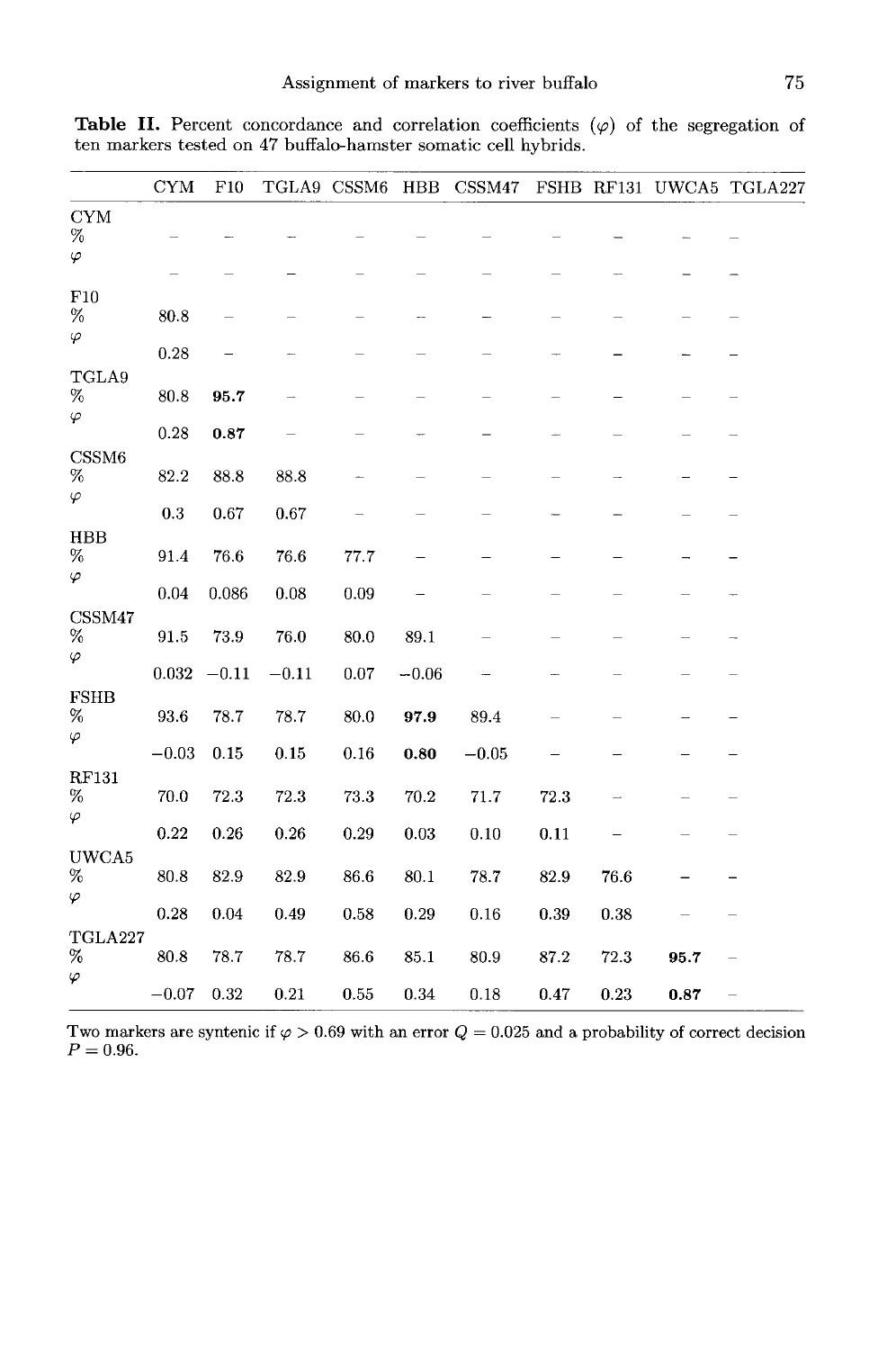BBU 20, respectively. The results presented here need to be confirmed by in-situ hybridization localizations on the river buffalo chromosomes.

#### ACKNOWLEDGMENTS

The authors thank Dr J.E. Womack for kindly providing the PCR primers. This research was supported in part by USDA, Office of International Cooperation and Development, National Agriculture Research Project NARP (Egypt), Collaborative research project C008.

#### REFERENCES

- [1] Barendse W., Armitage S.M., Womack J.E., Hetzel D.J.S., Substantial conservation of gene order of three bovine chromosomal segments when compared to humans, Cytogenet. Cell. Genet. (Abstract) 58 (1991) 2123.
- [2] Barendse W., Armitage S.M., Kossarek L.M., Shalom A., Kirkpatrick B.W., Ryan A.M., Clayton D., Li L., Neibergs H.L., Zhang N., Grosse W.M., Weiss J., Creighton P., Mc Carthy F., Ron M., Teale A.J., Fries R., Mc Graw R.A., Moore S.S., Georges M., Soller M., Womack J.E., Hetzel D.J.S., A genetic linkage map of the bovine genome, Nature Genet. 6 (1994) 227-234.
- [3] Bishop M.D., Kappes S.M., Keele J.W., Stone R.T., Sunden S.L.F., Howkins D.A., Solinas Toldo S., Fries R., Grosz M.D., Yoo J., Beattie C.W., A genetic linkage map for cattle, Genetics 136 (1994) 619-639.
- [4] Blin N., Stafford D.W., A general method for isolation of high molecular weight DNA from eukaryotes, Nucleic Acids Res. 3 (1976) 2303-2308.
- [5] Chevalet C., Corpet F., Statistical decision rules concerning synteny or independence between markers, Cytogenet. Cell. Genet. 43 (1986) 132-139.
- [6] de Hondt H.A., Bosma A.A., den Bieman M., de Haan N.A., van Zutphen L.F.M., Gene mapping in the river buffalo (Bubalus bubalis L.) Genet. Sel. Evol. 23 (1991) 104s-108s.
- [7] de Hondt H.A., Gallagher D., Oraby H., Othman O.E., Bosma A.A., Womack J.E., El Nahas S.M., Gene mapping in river buffalo (Bubalus bubalis L): five syntenic groups, J. Anim. Breed. Genet. 114 (1996) 79-85.
- [8] Dietz A.B., Neibergs H.L., Womack J.E., Assignment of eight loci to bovine syntenic groups: extension of a comparative gene map, Mamm. Genome 3 (1992) 106-111.
- [9] Echard G., Gellin J., Gillois M., Localisation des genes MPI, PKM2, NP sur le chromosome 3 du porc (Sus scrofa L) et analyse cytogénétique d'une lignée de hamster Chinois issue de la DON(Wg3h), Genet. Sel. Evol. 16 (1984) 261-270.
- [10] El Nahas S.M., de Hondt H.A., Othman O.E., Bosma A., de Haan N., Assignment of genes to chromosome 4 of the river buffalo with a panel of buffalo-hamster hybrid cells, J. Anim. Breed. Genet. 110 (1993) 182-185.
- [11] El Nahas S.M., Oraby H.A., de Hondt H.A., Medhat A.M., Zahran M., Mahfouz E.R., Karim A.M., Synteny mapping in river buffalo, Mamm. Genome 7 (1996) 831-834.
- [12] Ferretti L., Urquhart B.G.D., Eggen A., Olsaker I., Harlizius B., Castiglioni B., Mezzelani A., Solinas Toldo S., Thieven U., Zhang Y., Morgan A.L.G., Teres V.M., Schwerin M., Martin-Burriel L, Chowdhary B.P., Erhardt G., Nijman I.J., Cribiu E.P., Barendse W., Leveziel H., Fries R., Williams J.L., Cosmid-derived markers anchoring the bovine genetic map to the physical map, Mamm. Genome 8 (1997) 29-36.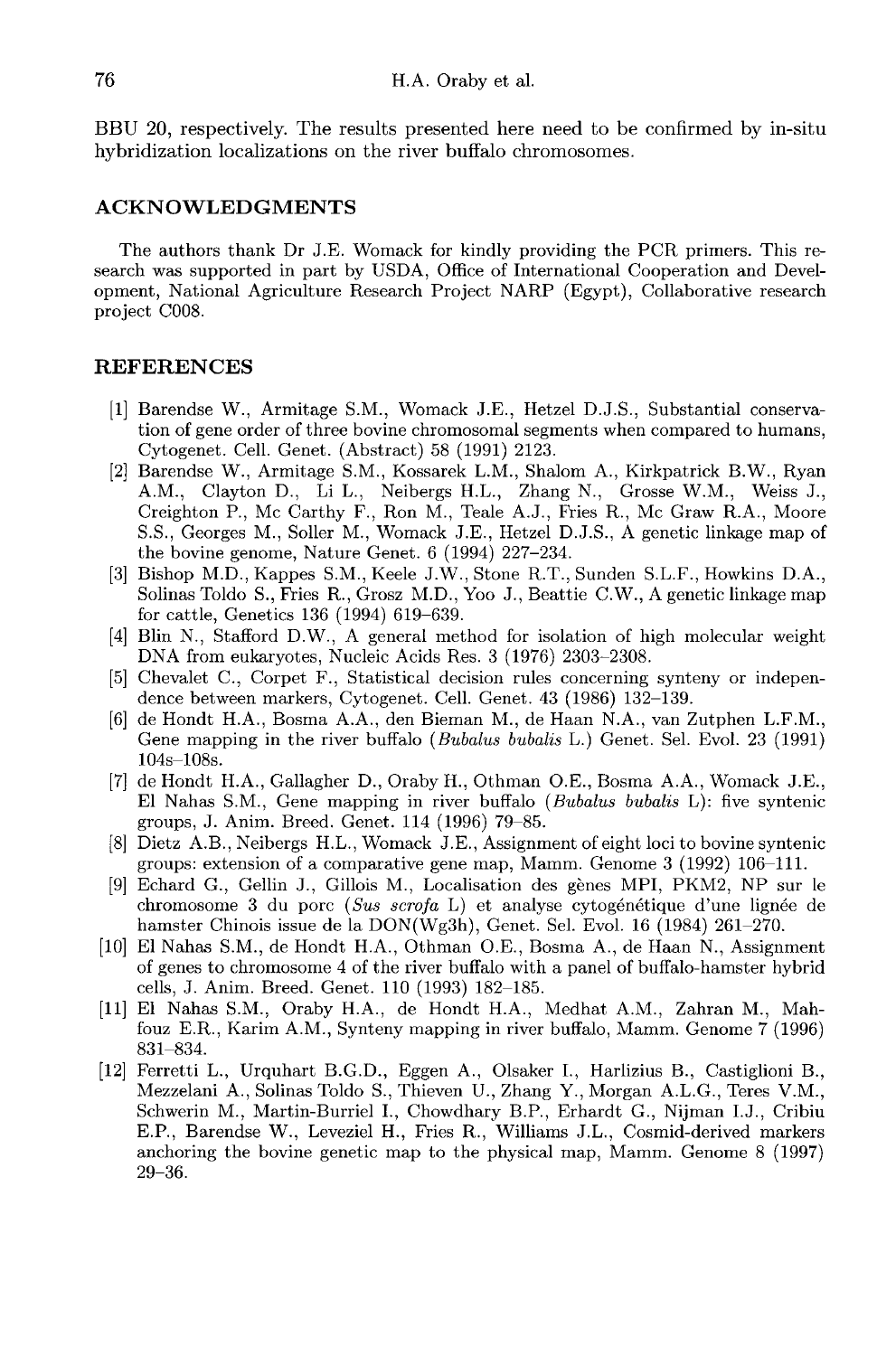- [13] Fries R., Threadgill D.W., Hediger R., Gunawardana A., Blessing M., Jarcano J.L., Stranzinger G., Womack J.E., Mapping of bovine cytokeratin sequences to four different sites on three chromosomes, Cytogenet Cell. Genet. 57 (1991) 135-141.
- [14] Fries R., Eggen A., Womack J.E. (1993) The bovine genome map, Mamm. Genome 4 (1993) 405-428.
- [15] Fung M.R., Campbell R.M., Mac Gillivray R.T.A., Blood coagulation factor X mRNA encodes a single polypeptide chain containing a prepro leader sequence, Nucleic Acid. Res. 12 (1984) 4481-4492.
- [16] Gallagher D.S., Grosz M.D., Womack J.E., Skow L.C., Chromosomal localization of HSP70 genes in cattle, Mamm. Genome 4 (1993) 388-390.
- [17] Georges M., Gunawardana A., Threadgill D., Lathrop M., Olsaker I., Mishra A., Sargeant L., Schoeberlein A., Steele M., Tery C., Threadgill D.S., Zhao X., Holm T., Fries R., Womack J.E., Characterization of a set of variable number of tandem repeat markers conserved in Bovidae, Genomics 11 (1991) 24-32.
- [18] Hassanane M.S., Gu F., Chowdhary B.P., Anderson L., Gustavsson I., In situ hybridization mapping of the immunoglobulin gamma heavy chain (IGHG) gene to chromosome 20q23-q25 in river buffaloes, Hereditas 118 (1993) 285-288.
- [19] Hassanane M.S., Chowdhary B.P., Anderson L., Gustavsson I., Mapping the interferon gamma (IFGN) gene in river buffalo and swamp buffaloes by in situ hybridization, Hereditas 120 (1994) 29-33.
- [20] Hediger R., Johnson S.E., Hetzel D.J.S., Localization of the beta-subunit of folliclestimulating hormone in cattle and sheep by in situ hybridization, Anim. Genet. 22 (1991) 237-244.
- [21] Heriz A., Arruga M.V., Monteagudo L.V., Tejedor M.T., Contribution to cattle gene map by PCR, in: Proc. llth Europ. Coll. Cytogenet. Domest. Anim., Frederiksberg, 2-5 August 1994, The Royal Vet. & Agric. Univ., Frederiksberg (Copenhagen), Denmark, 1994, pp. 42-48.
- [22] lannuzzi L., Di Meo G.P., Perucatti A., Ferrara L., A comparison of G- and Rbanding in cattle and river buffalo prometaphase chromosomes, Caryologia 43 (1990) 283-290.
- [23] lannuzzi L., Gallagher D.S., Di Meo G.P., Ryan A.M., Perucatti A., Ferrara L., Irwin D.M., Womack J.E., Chromosomal localization of the lysozyme gene cluster in river buffalo (Bubalus bubalis L), Chromosome Res. 1 (1993) 253-255.
- [24] lannuzzi L., Gallagher D.S., Ryan A.M., Di Meo G.P., Womack J.E., Chromosomal localization of omega and trophoblast interferon genes in cattle and river buffalo by sequential R-banding and fluorescent in situ hybridization, Cytogenet. Cell. Genet. 62 (1993) 224-227.
- [25] lannuzzi L., Gallagher D.S., Womack J.E., Di Meo G.P., Skow L.C., Ferrara L., Chromosomal localization of the major histocompatibility complex in cattle and river buffalo by fluorescent in situ hybridization, Hereditas 118 (1993) 187-190.
- [26] lannuzzi L., Di Meo G.P., Ryan A.M., Gallagher D.S., Ferrara L., Womack J.E., Localization of uridine monophosphate synthase (UMPS) gene to river buffalo chromosome by FISH, Chromosome Res. 2 (1994) 255-256.
- [27] lannuzzi L., Gallagher D.S., Liou L.S., Di Meo G.P., Ryan A.M., Sastry K.N., Womack J.E., Chromosomal localization of conglutinin (CGN1) gene to river buffalo by sequential RBH-banding and FISH, Hereditas 120 (1994) 283-286.
- [28] lannuzzi L., Gallagher D.S., Womack J.E., Di Meo G.P., Shelling C.P., Groenen M.A.M., FISH mapping of the  $\alpha$ -S2 casein gene on river buffalo and cattle chromosomes identifies a nomenclature discrepancy in the bovine karyotype, Chromosome Res. 4 (1996) 159-162.